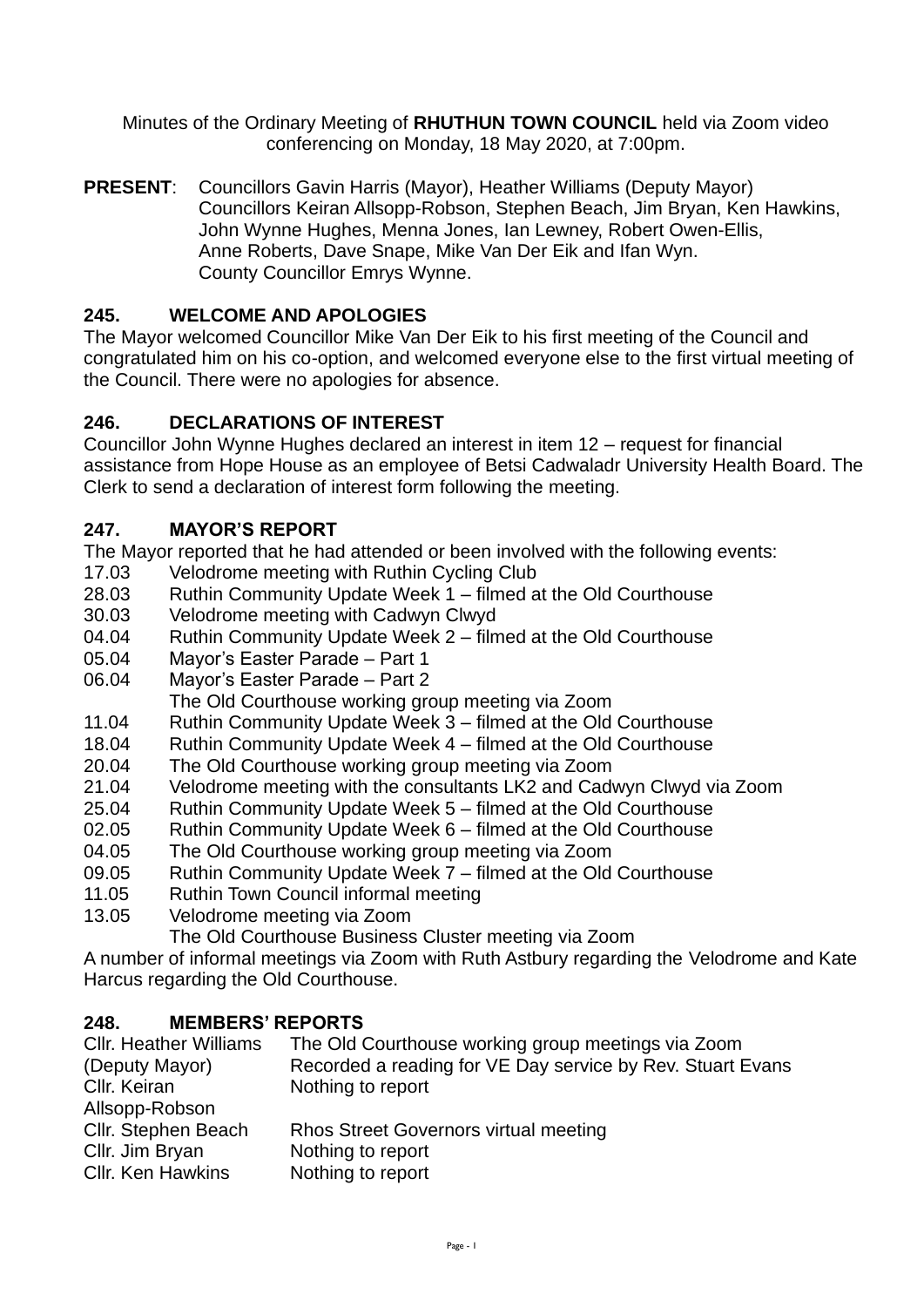| Cllr. John Wynne<br><b>Hughes</b> | Nothing to report                                                                                 |
|-----------------------------------|---------------------------------------------------------------------------------------------------|
| Cllr. Menna Jones                 | Helping at the Food Bank every week as fewer people are available<br>during the Covid-19 pandemic |
| Cllr. Ian Lewney                  | Nothing to report                                                                                 |
| Cllr. Jabez Oakes                 | Nothing to report                                                                                 |
| Cllr. Robert                      | Nothing to report                                                                                 |
| Owen-Ellis                        |                                                                                                   |
| <b>CIIr. Anne Roberts</b>         | Ruthin Forward meeting and the Old Courthouse working group<br>meetings via Zoom                  |
| Cllr. Dave Snape                  | The Old Courthouse working group meetings and Business Cluster<br>meetings via Zoom               |
| Cllr. Mike Van Der Eik            | Nothing to report                                                                                 |
| Cllr. Ifan Wyn                    | Nothing to report                                                                                 |

# **249. RUTHIN COUNTY COUNCILLOR REPORTS**

Councillor Emrys Wynne submitted a report on behalf of the three Ruthin ward members.

## **250. MINUTES OF THE PREVIOUS ORDINARY MEETING**

*RESOLVED: that the minutes of the meeting held on 16 March 2020 be confirmed as a correct record.* 

## **251. MATTERS ARISING**

A member asked what would happen to the donation of £200 to Llangollen International Eisteddfod as the 2020 event has now been postponed. The Clerk explained that the cheque has been sent as agreed at the previous meeting, prior to lockdown regulations, but it had not been presented to date.

## **252. MINUTES OF THE EMERGENCY POWERS COMMITTEE**

Members considered the minutes of the meeting held on 18 April 2020. *RESOLVED: to receive the minutes of the meeting held on 18 April 2020.*

#### **253. ARRANGEMENTS FOR RUTHIN TOWN COUNCIL ANNUAL GENERAL MEETING**

Members considered when would be best to hold the AGM, which new regulations recommend be held before the end of 2020 and before May 2021 at the latest. It was suggested that current Mayor and Deputy Mayor continue in post for a further six months and to arrange a meeting in November. It was also suggested that the Good Citizen Awards be deferred until then also and to promote the award vigorously as there has been so much voluntary action during the Covid-19 pandemic. Members were unanimously in favour of this.

*RESOLVED: to postpone the AGM until November and the Clerk to circulate a suitable date.* 

# **254. UPDATE ON THE OLD COURTHOUSE**

Members had received the update report prior to the meeting and were satisfied with the progress being made under the current circumstances. The Clerk added that a cheque for £326 had been received from Canolfan Awelon Management Committee as the community centre was now closed. Members wished to send a letter of thanks to express their gratitude for this donation.

*RESOLVED: to receive the update and send a thank you letter to Canolfan Awelon Management Committee.*